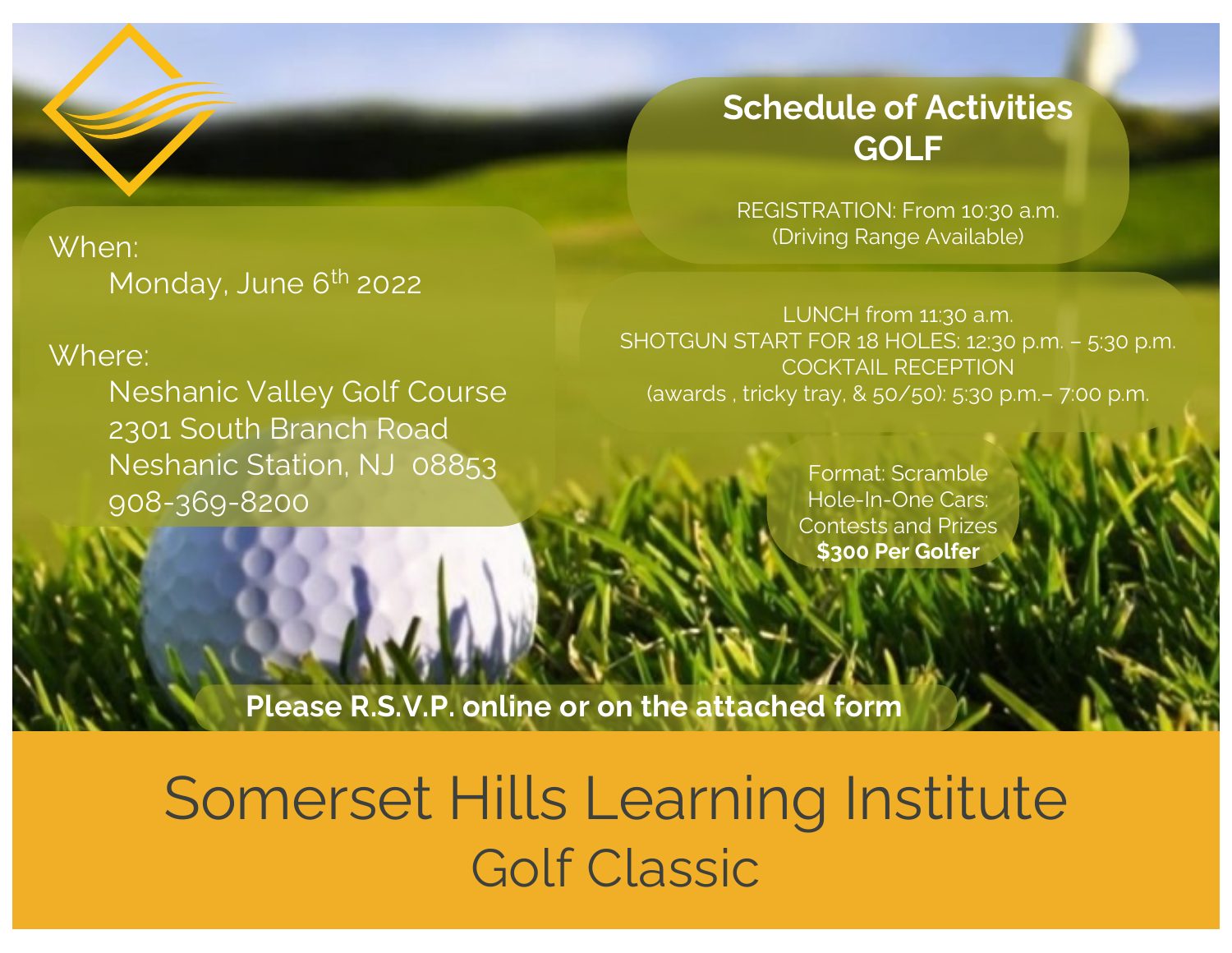

You are cordially invited to the Somerset Hills Learning Institute Golf Classic, an invitational outing benefiting the Somerset Hills Learning Institute, a non-profit school for children and young adults with autism. The proceeds of this year's Golf Classic will be used to defray the operational costs of the Institute.

## **About the Institute….**

Founded in 1998, Somerset Hills Learning Institute is a private non-profit program that offers a broad spectrum of services to children, adolescents, and adults with autism. The Institute exists to provide science-based treatment and education to people with autism. Somerset Hills Learning Institute prepares professionals as future autism intervention resources in New Jersey, and through its research, pioneers comprehensive intervention models that may be used nationally and internationally for the benefit of people with autism.

## **TREATMENT MENTORING RESEARCH**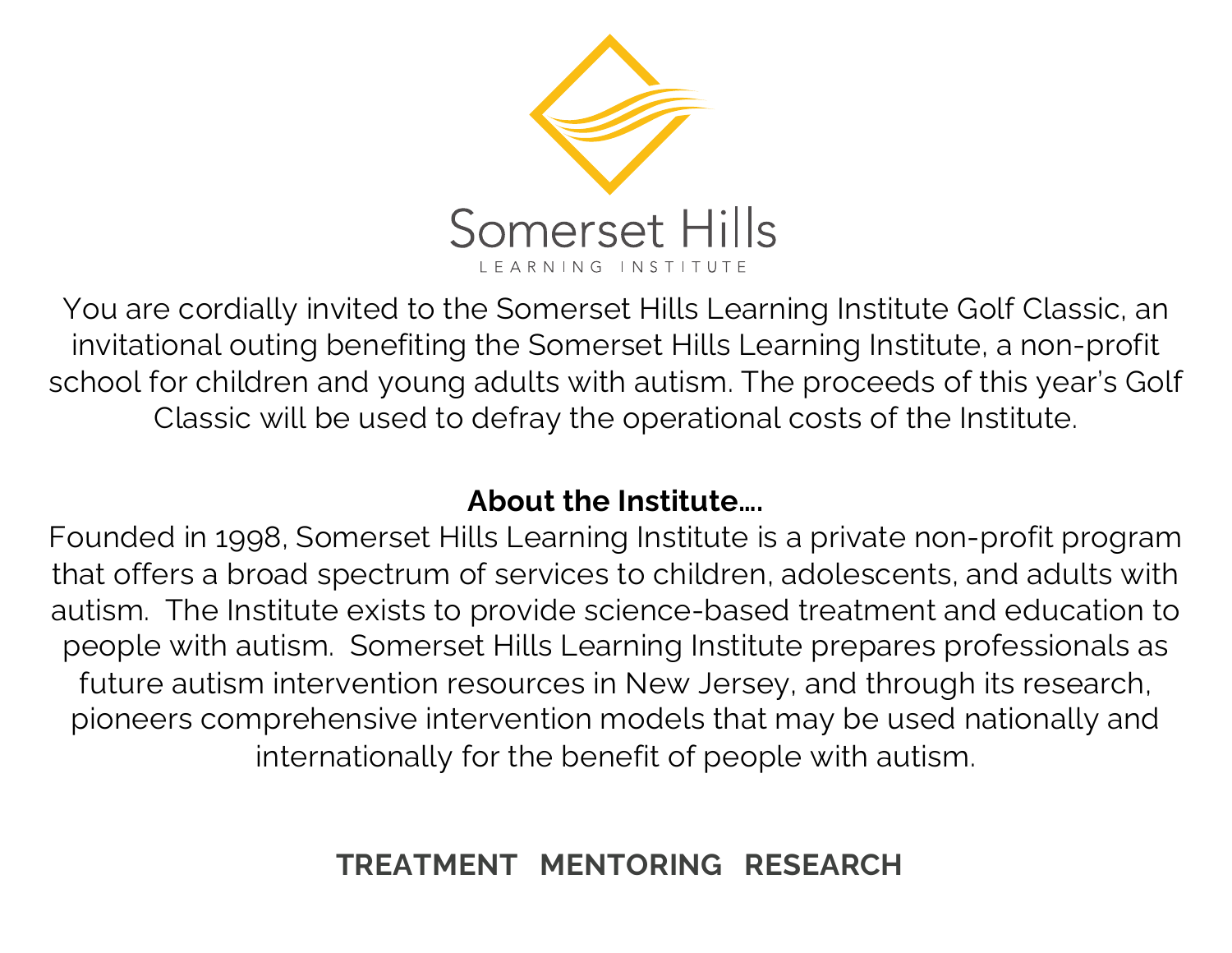# **Sponsorship Opportunities**



#### **MASTERS SPONSOR For a gift of \$15,000**

- Speaking opportunity at the Cocktail Reception
- Opportunity to provide our Cocktail Reception Guests with take-away materials
- Full day of activities for 4 foursomes
- Logo recognition on:
	- Carts
	- Pin Flags
	- Hole Signage (6)
	- Putting Signage
	- Practice Area Signage
	- Registration Signage
	- Cocktail Napkins

### **GOLF BAG SPONSOR For a gift of \$5,000**

- Full day of activities for 2 foursomes
- Opportunity to provide our Cocktail Reception Guests with take-away materials
- Logo recognition on:
	- Hole Signage (2)
	- Tags placed on EVERY golfer's golf bag

## **US OPEN SPONSOR**

#### **For a gift of \$10,000**

- Full day of activities for 3 foursomes
- Opportunity to provide our Cocktail Reception Guests with take-away materials
- Logo recognition on:
	- Hole Signage (4)
	- Putting Signage
	- Practice Area Signage

## **GOLF BALL SPONSOR**

#### **For a gift of \$5,000**

- Full day of activities for 2 foursomes
- Opportunity to provide our Cocktail Reception Guests with take-away materials
- Logo recognition on:
	- Hole Signage (2)
	- Logo on Golf Balls distributed to all players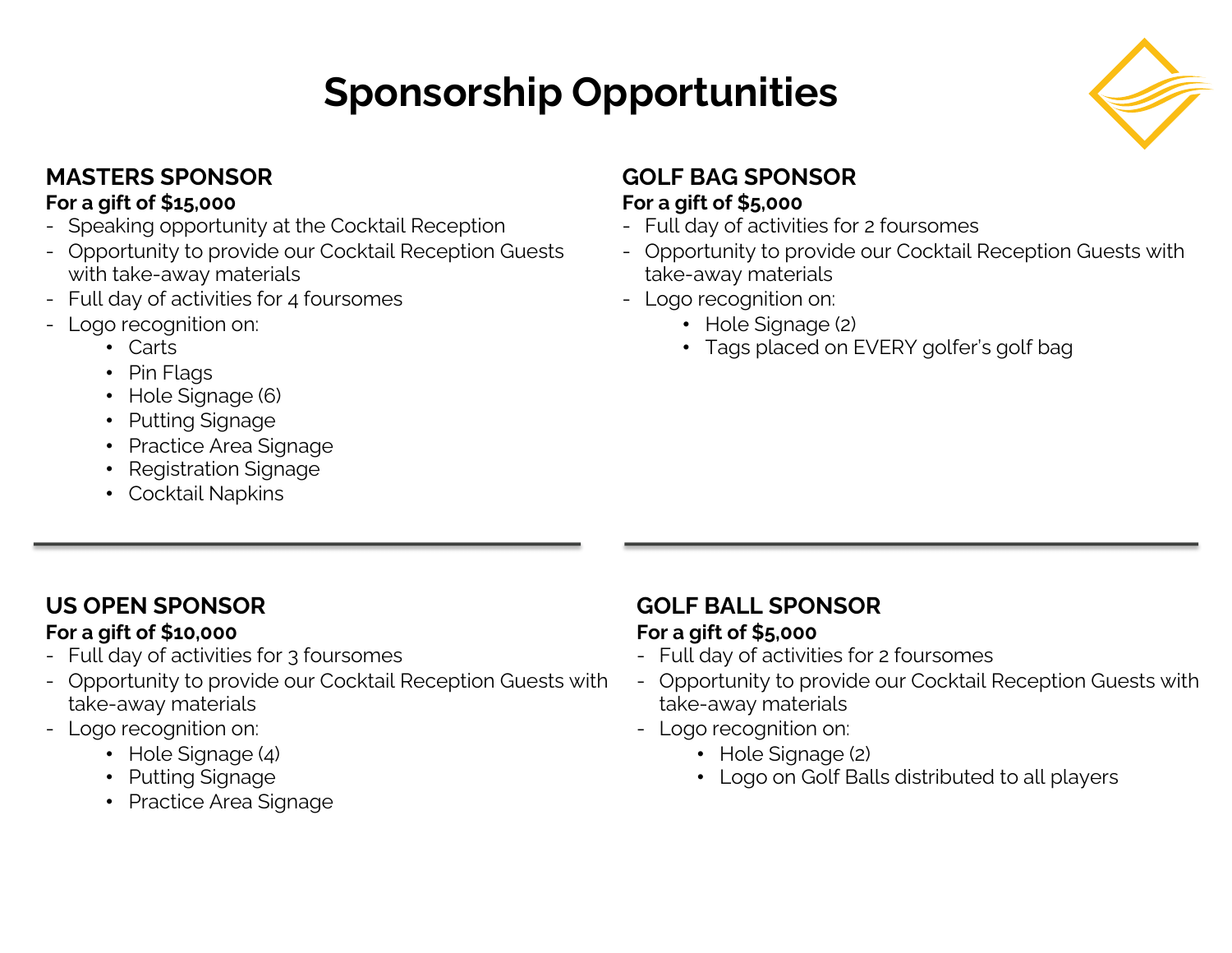## **Sponsorship Opportunities**



#### **BRITISH OPEN SPONSOR For a gift of \$3,000**

Full day of activities for 1 foursome

Logo recognition on:

- Hole Signage (1)
- Putting Signage

#### **BEVERAGE CART SPONSOR For a gift of \$1,500**

Logo recognition on a Beverage Cart

#### **PRACTICE RANGE SPONSOR For a gift of \$500**

Signage on practice range

### **HOLE SPONSOR For a gift of \$300**

Signage on a hole

All checks should be made payable to **Somerset Hills Learning Institute**  and must be received no later than **May 31st 2022** Contributions may be tax deductible to the extent permitted by law.